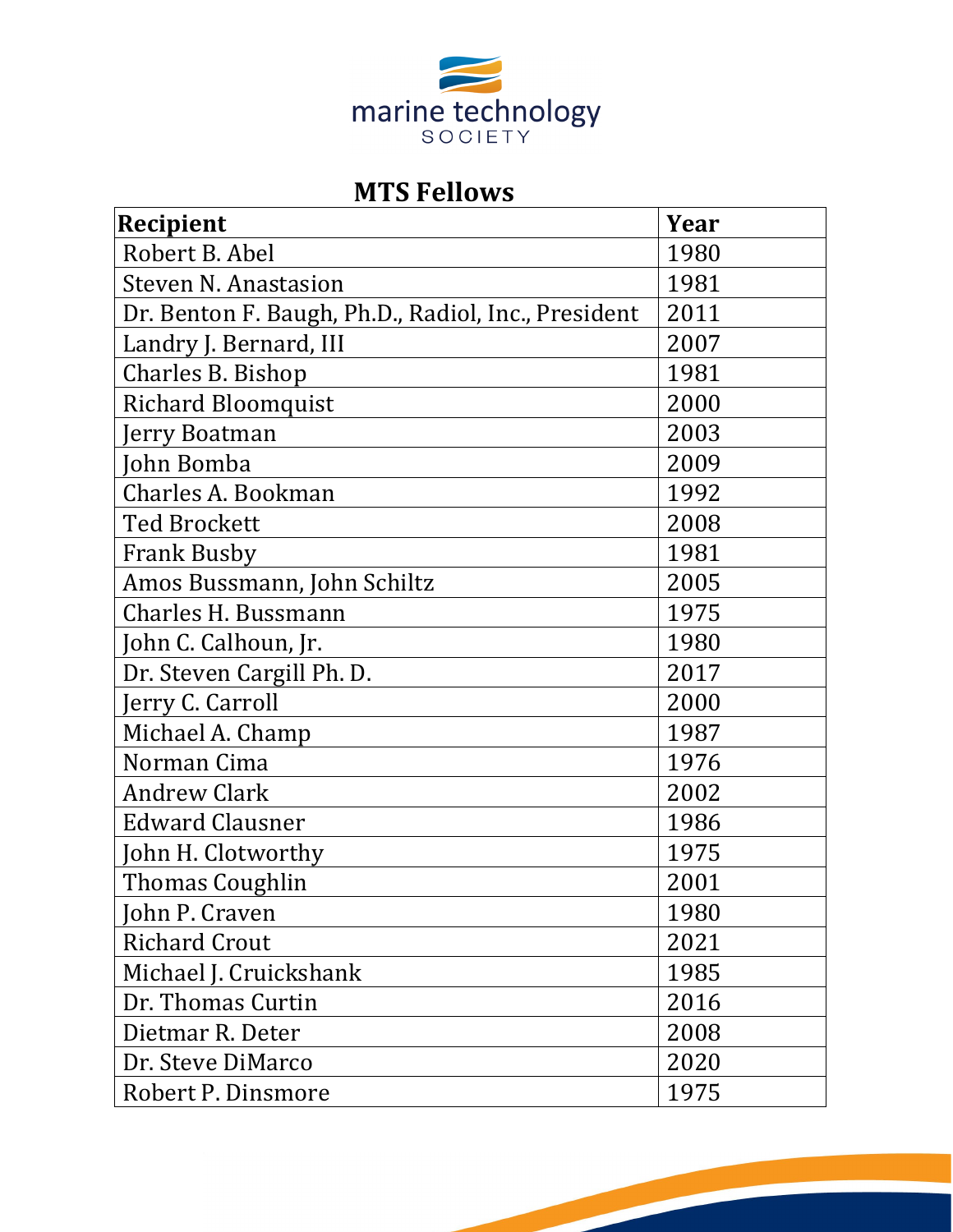| <b>Phillip Eisenberg</b>  | 1980 |
|---------------------------|------|
| Ferial El-Hawary          | 1985 |
| Norman B. Estabrook       | 1999 |
| <b>Patrick Fell</b>       | 2002 |
| Martin J. Finerty, Jr.    | 1997 |
| John E. Flipse            | 1975 |
| <b>Will Forman</b>        | 1999 |
| Peter Fougere, Transocean | 2011 |
| <b>William Friedl</b>     | 2006 |
| Paul M. Fye               | 1980 |
| Ronald L. Geer            | 1989 |
| T. Philip Gibson          | 1994 |
| <b>Bruce Gilman</b>       | 1999 |
| Dr. Scott Glenn, Sc. D.   | 2017 |
| Calvin A. Gongwer         | 2009 |
| Kevin Hardy               | 1991 |
| Robert E. Haring          | 1992 |
| Jack Harmon               | 1982 |
| <b>Liesl Hotaling</b>     | 2018 |
| Frank W. Hughes           | 1999 |
| Joseph B. Hughes          | 1996 |
| Wayne B. Ingram           | 1987 |
| Jack Jaeger               | 1983 |
| Colin M. Jones            | 1987 |
| Laurie Jugan              | 2020 |
| Sandor A. Karpathy        | 2008 |
| Donald Keach              | 1981 |
| Sam T. Kelly              | 1995 |
| Sandeep Khurana           | 2009 |
| <b>Martin Klein</b>       | 1977 |
| Karen Kohanowich          | 2014 |
| Will Kohnen               | 2014 |
| Josh Kohut                | 2019 |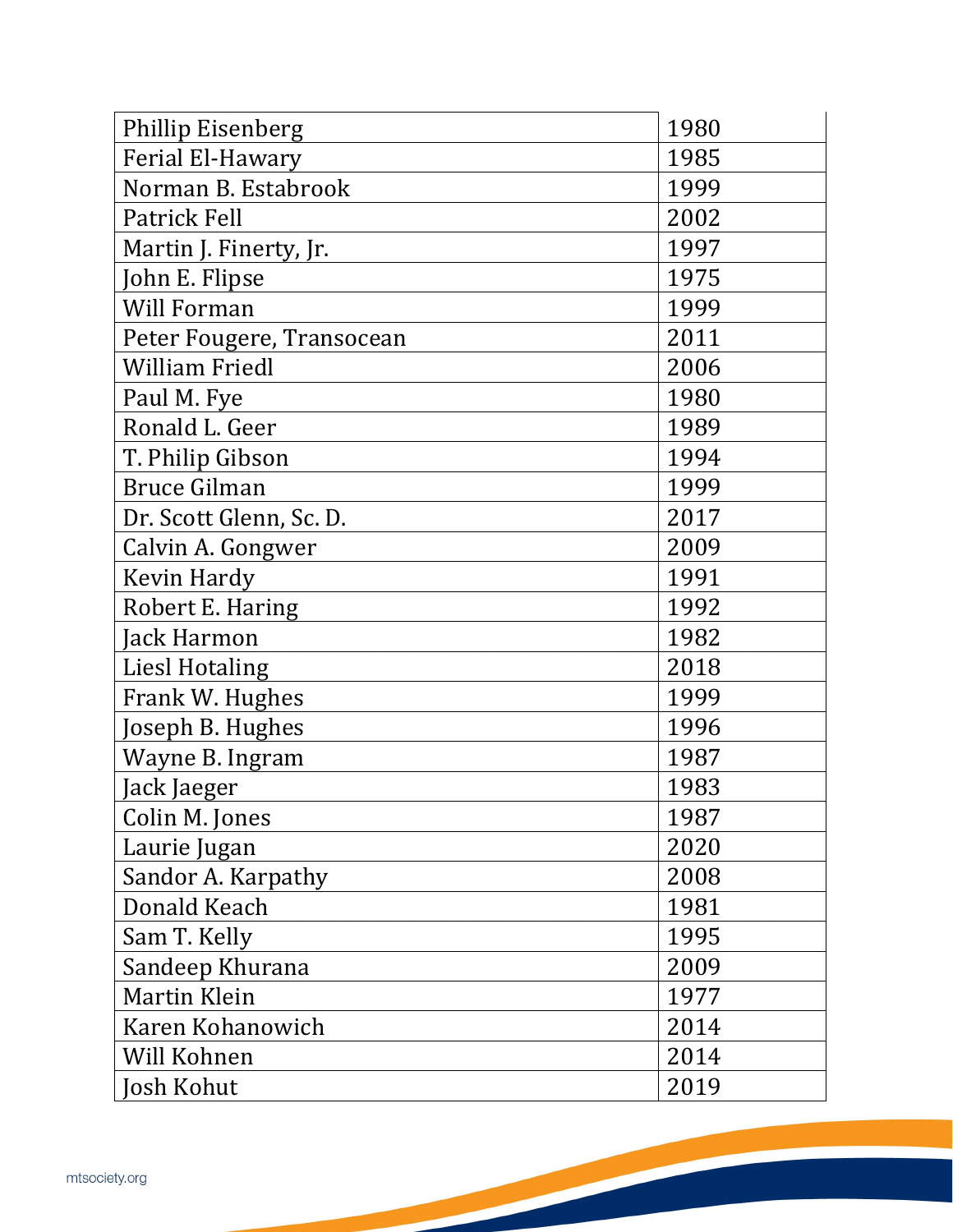| Muneendra Kumar                  | 1987 |
|----------------------------------|------|
| Eugene C. LaFond                 | 1976 |
| Diann Karin Lynn, Capt. (Ret)    | 2010 |
| Craig D. MacDonald               | 1996 |
| Kenneth V. MacKenzie             | 1976 |
| Lorenz Magaard                   | 2001 |
| Gilbert L. Maton                 | 1980 |
| George A. Maul                   | 1999 |
| Michael McCormick                | 1986 |
| Maxwell S. McKnight              | 1982 |
| <b>Clifford McLain</b>           | 1986 |
| Craig N. McLean, Capt. (Ret)     | 2009 |
| Mary Alice McWhinnie             | 1975 |
| Lisa Medeiros, Geospace Offshore | 2013 |
| <b>Christian Meinig</b>          | 2020 |
| Drew Michel                      | 1997 |
| William I. Milwee                | 1990 |
| J. Brad Mooney                   | 1993 |
| <b>John Norton Moore</b>         | 1982 |
| Suman Muddusetti, Shell          | 2013 |
| Hiroyuki Nakahara                | 2001 |
| <b>Stewart B. Nelson</b>         | 1976 |
| Harley Nygren                    | 1981 |
| Kenji Okamura                    | 1986 |
| Mark S. Olsson                   | 2008 |
| Ned A. Ostenso                   | 1983 |
| <b>William Phoel</b>             | 2003 |
| John Potter                      | 2019 |
| John A. Pritzlaff                | 1976 |
| William O.Rainnie, Jr.           | 1983 |
| Robert E. Randall                | 1999 |
| Morris A. Ransone                | 1982 |
| Ralph Rayner                     | 2019 |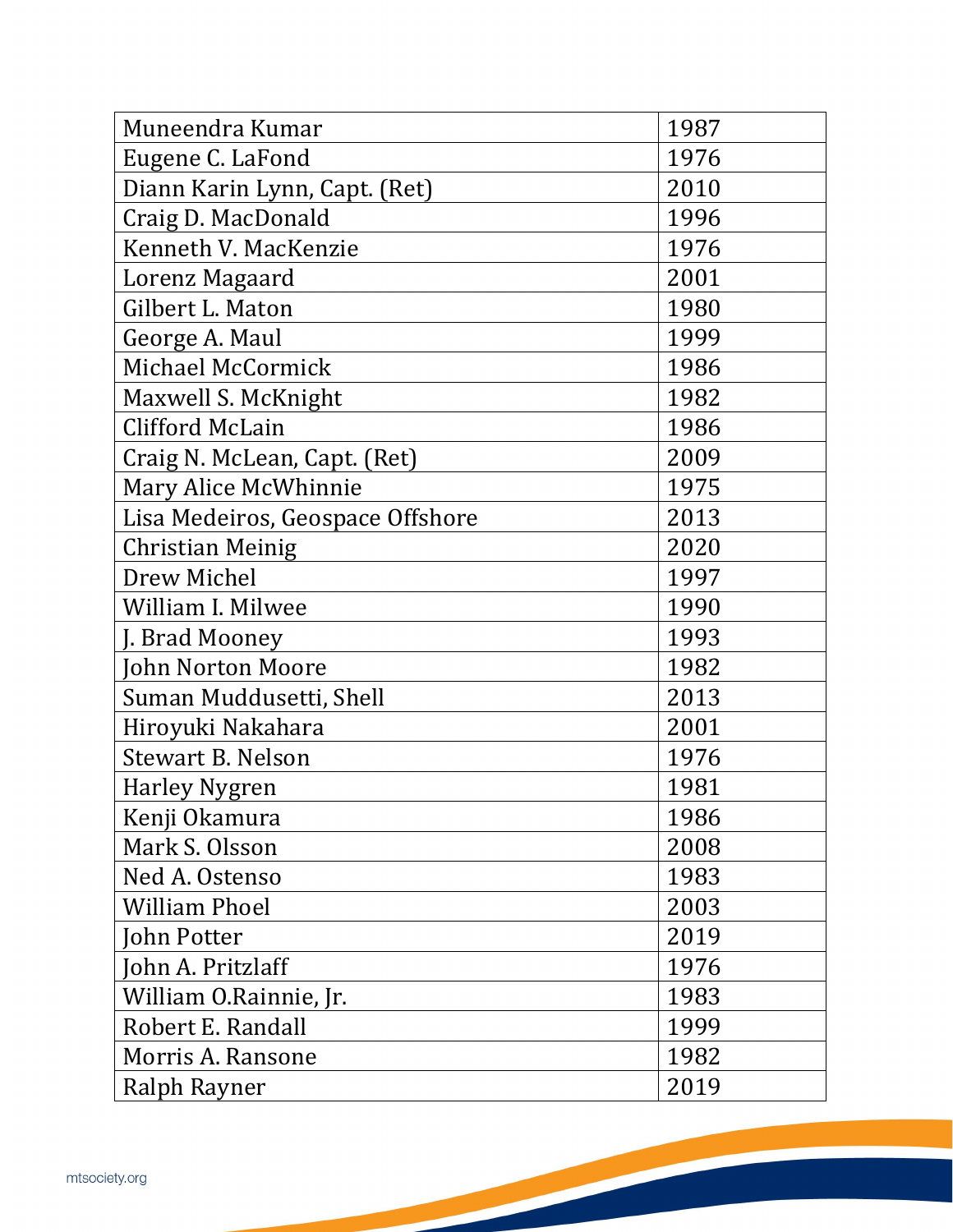| <b>Andreas Rechnitzer</b>                       | 1981 |
|-------------------------------------------------|------|
| Charles A. Richards                             | 1996 |
| Charles A. Richards, Jr.                        | 1994 |
| Herbert T. Ripley                               | 2007 |
| Julius Rockwell, Capt. (Ret)                    | 2010 |
| Brock Rosenthal, Ocean Innovations, President   | 2011 |
| <b>Nelson Ross</b>                              | 1992 |
| <b>Charles Royce, Oceaneering International</b> | 2012 |
| Eugene M. Russin                                | 1990 |
| Toshitsugu Sakou                                | 2001 |
| Daniel S. Schwartz                              | 2008 |
| George V. Shaefer                               | 1975 |
| Richard M. Shamp                                | 1975 |
| Howard L. Shatto, Jr.                           | 1995 |
| Fred N. Spiess                                  | 1985 |
| Robert C. Spindel                               | 1991 |
| Richard W. Spinrad                              | 2008 |
| <b>Charles Stephan</b>                          | 1976 |
| Douglas Stroud                                  | 1996 |
| Robert L. Swan                                  | 1990 |
| <b>Howard Talkington</b>                        | 1984 |
| <b>Terry Thompson</b>                           | 2003 |
| Joseph Vadus                                    | 1981 |
| William Venezia                                 | 2004 |
| Ramasamy Venkatesan                             | 2019 |
| Allyn C. Vine                                   | 1975 |
| James Wakelin                                   | 1980 |
| Don Walsh                                       | 1980 |
| Odale D. Waters                                 | 1975 |
| James Wenzel                                    | 1982 |
| Robert Wernli                                   | 1984 |
| Elmer P. Wheaton                                | 1980 |
| Daniel G. White                                 | 2007 |